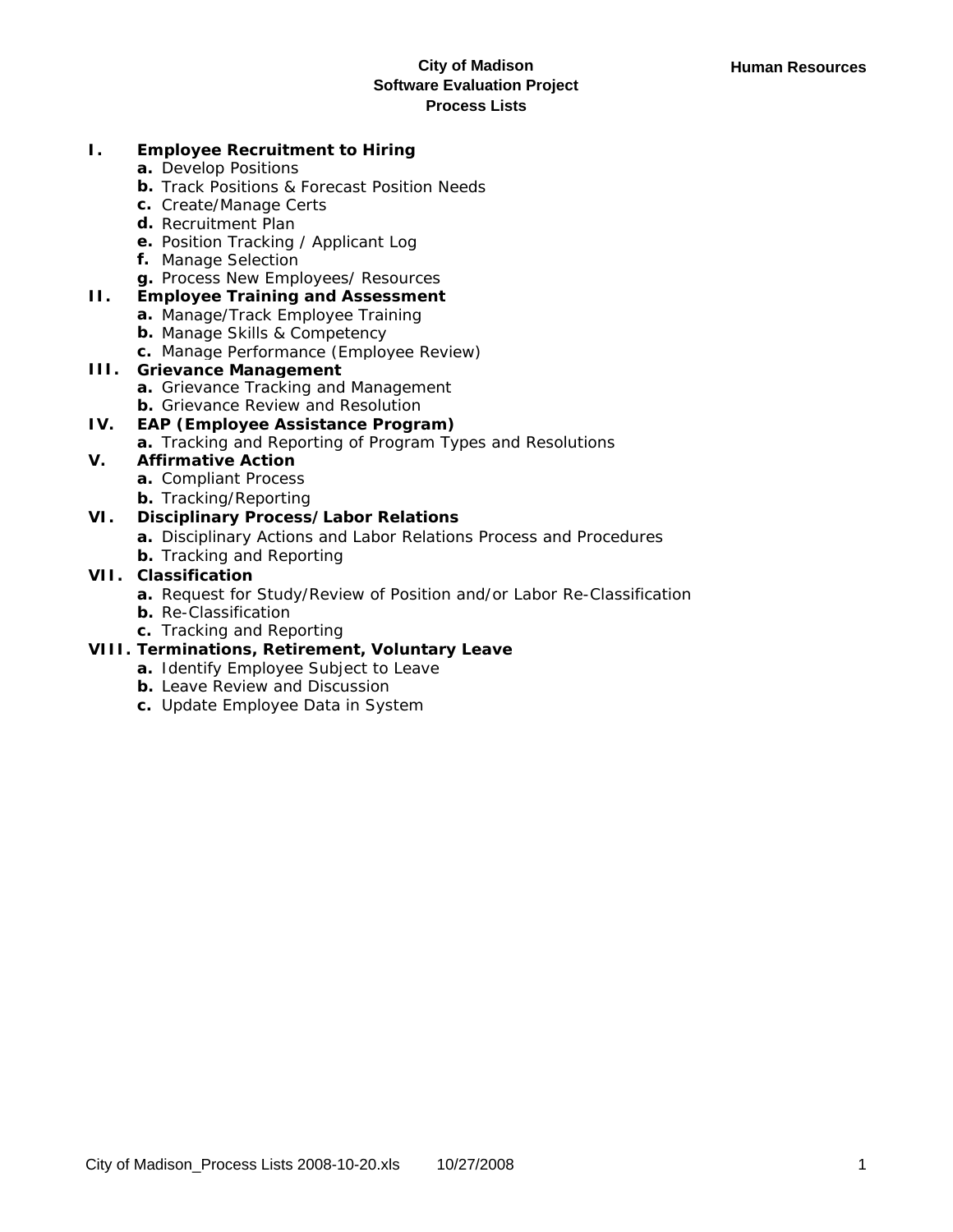# **I. Payroll Inputs through Payroll Processing**

## **a. Employee Management - Compensation & Benefits**

- **i** Manage Compensation & Payroll Rules
- **ii** Manage Benefits
- **iii** Manage Leave (FMLA, Vacation, etc)
- **iv** Manage COBRA for Employees

## **b. Payroll Management**

- **i** Schedule Time for Hourly Employees
- **ii** Manage Time & Attendance
- **iii** Manage Travel & Expense
- **iv** Process/Calculate Payroll
- **v** Print Checks
- **vi** Process Payroll Adjustments
- **vii** Payroll Disbursement Processing
- **viii** W-2 Processing

## **c. Workers Comp Management**

- **i.** Process Workers Comp Claims (Time Loss Worksheet)
- **ii.** Approval Processing
- **iii.** Workers Comp Payment and Reporting

# **c. Labor Negotiation & Reporting**

**i.** Track and Report on Labor Contracts

# **d. Employee Status Change**

**i.** Process Employee Changes (Including Self Service)

## **e. Manage Reporting**

- **i** Manage Employee Records (Including Self Service)
- **ii** Compliance Reporting
- **iii.** Employee Information Tracking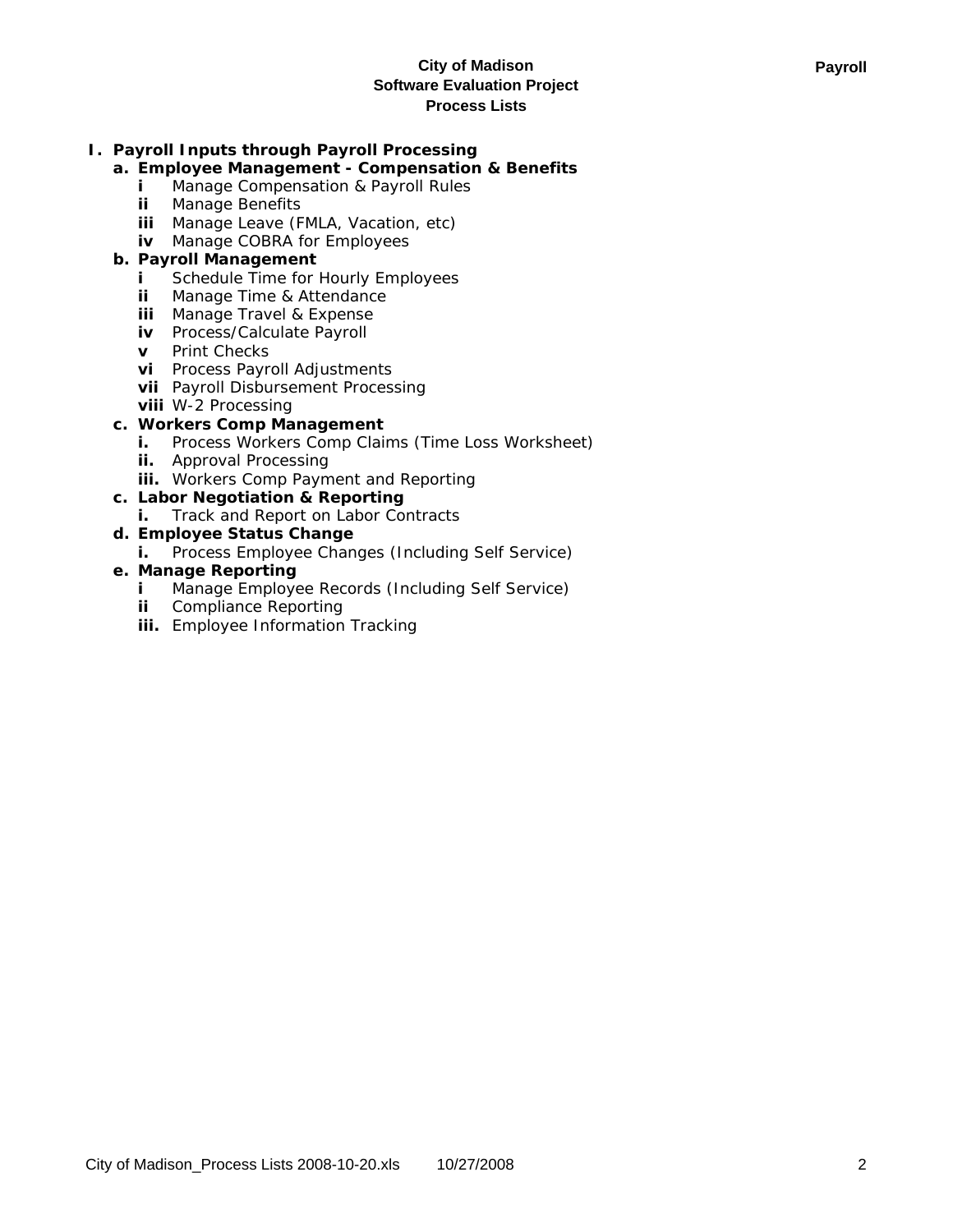## **I. Contract-To-Pay**

- **a. Contracts Administration Professional Services**
	- **i** Manage Proposals
	- **ii** Negotiate Contracts
	- **iii** Manage Contracts
- **b. Contracts Administration Human Services**
	- **i** Manage Applications & Proposals
	- **ii** Negotiate Contracts
	- **iii** Manage Contracts

## **c. Procurement / Commodities**

- **i** Supplier Evaluation & Management
- **ii** Sourcing
- **iii** Manage Bids
- **iv** Manage Contracts
- **v** Purchase Requisition Processing & Approval
- **vi** Purchase Order Processing & Change Management
- **vii** Limited Purchase Order Processing & Management
- **viii** Procurement Card Processing & Management
- **ix** Receipt Processing

# **d. Procurement / Construction**

- **i** Sourcing
- **ii** Manage Bids
- **iii** Manage Contracts
- **iv** Change Order / Cancellation Processing
- **v** Receipting Partial Payments

## **e. Accounts Payable**

- **i** Manage Encumbrances
- **ii** Process Supplier Invoices Prepare Payment Vouchers
- **iii** Purchasing Card Processing
- **iv** Retainage Management (withhold payment)
- **v** Disburse Payments
- **vi** 1099 Processing & Management
- **vii** Monitor AP Aging
- **viii** Bank Reconciliation
- **ix** Post / Interface to General Ledger
- **x** Manage Vendor Database

# **f. Inventory Management/Perpetual Inventory**

- **i** Item/Part Master database
- **ii** Item/Part Transactions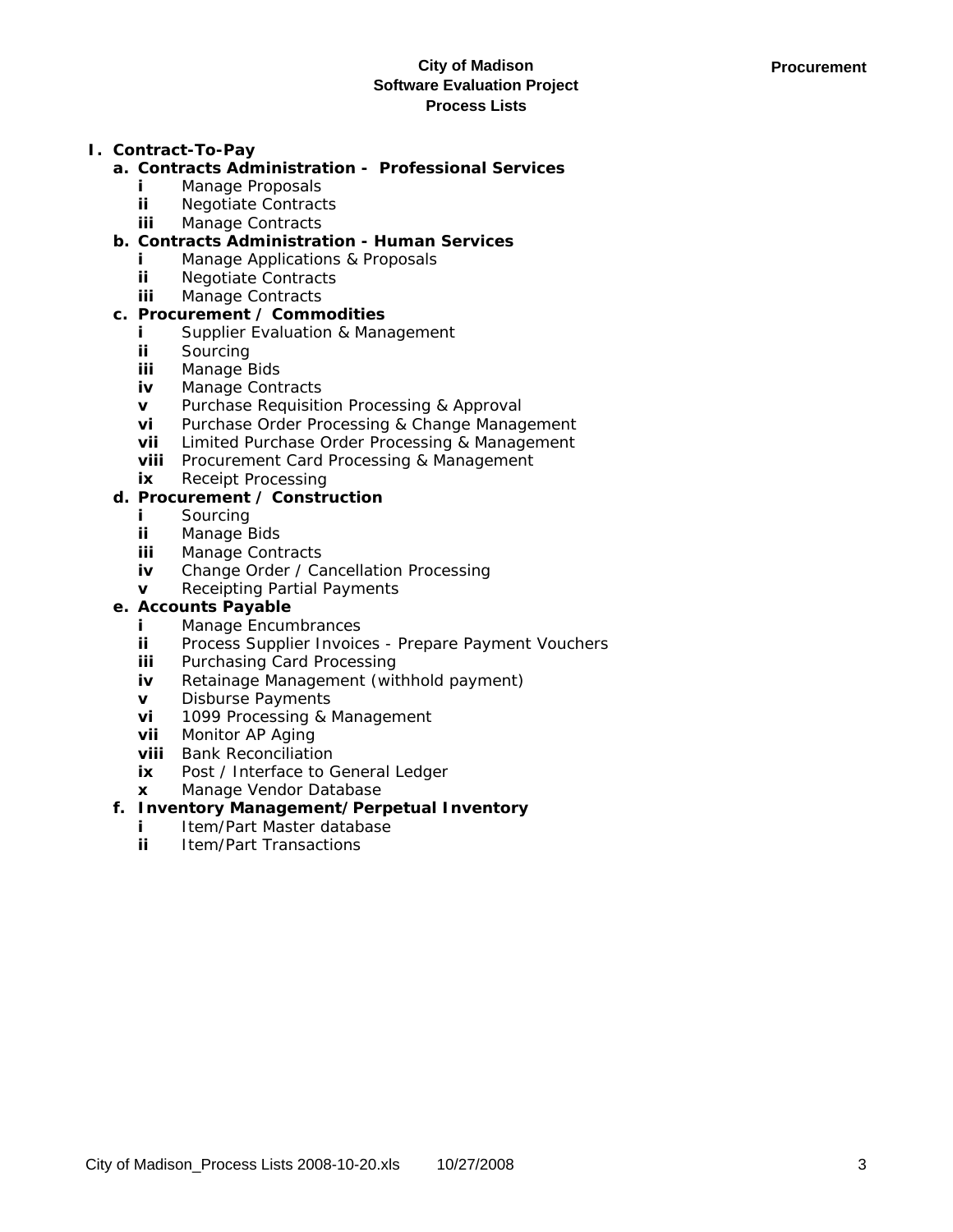### **I. Budget Development & Monitoring**

## **a. Budget Development**

- **i** Forecasting & Basic Assumption Development
- **ii** Target Setting/Parameters from Mayor
- **iii** Agencies Develop Budgets and Submit Requests
- (inputs: positions, prior year actual, current year estimated, fixed asset review) **iv** Budget Staff Review/Modify/Summarize Agency Requests
- **v** Budget Presentation to Mayor
- **vi** Executive Budget Preparation
- **vii** Amendments from Sub-Committees of Council
- **viii** Amendments from Council
- **ix** Production of Budget Document

### **b. Budget Monitoring/Management**

- **x** Load GL
- **xi** Budget to Actual Analysis
	- GL Inquiry
		- To Date Inquiries
		- Account Status Report
		- Transaction Register
		- Capital Project Analysis (Excel)
- **xii** Close Budget (non capital/non special revenue)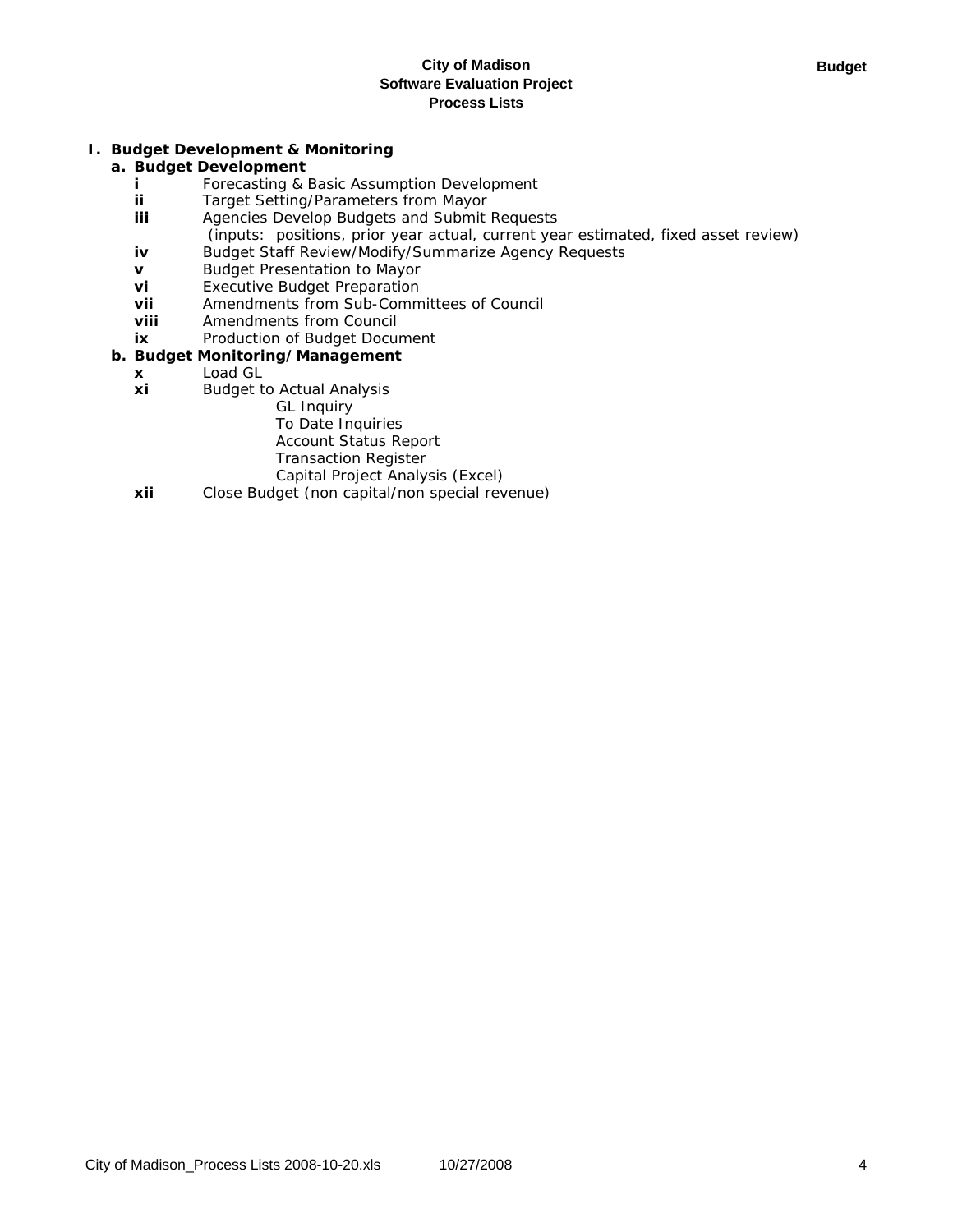### **I. General Ledger & Financial Reporting**

- **a. General Ledger / General Financial Accounting**
	- **i** Manage General Ledger & Chart of Accounts
	- **ii** Process General Ledger / Journal Entries<br> **iii** Reconcile Accounts
	- Reconcile Accounts
	- **iv** Perform Project Accounting
	- **v** Allocation Management<br>**vi** Period / Year-End Close
	- Period / Year-End Close Processing

#### **b. Asset Management**

- **i** Manage Asset Account
- **ii** Manage Asset Control
- **iii** Generate Depreciation
- **iv** Dispose of Assets
- **v** Process Assets
- **vi** Post / Interface to General Ledger
- **vii** Year End Close<br> **viii** Physical Invent

## **Physical Inventory**

### **c. Treasury Management**

- **i** Tax Bill Management
- **ii** Project Interest & Revenue
- **iii** Manage Cash Flow
- **iv** Manage Investments
- **v** Allocate Interest to Funds

## **d. Operational Analysis & Financial Reporting**

- **i** Manage Cost Accounting & Cost Allocation
- **ii** Manage Reporting

### **e. Financial Reporting**

- **i** Manage Consolidations & Eliminations<br>**ii** Account/Transaction Inquiry
- **ii** Account/Transaction Inquiry<br>**iii** Trial Balance
- **Trial Balance**
- **iv** Run Interim Financial Reports
- **v** Run Annual Financial Reports
- **iv** Single Audit

# **II. Non-Property Tax Revenue Management**

- **Program Accounting**
- **i** Manage Program Accounts
- **ii** Manage Grants
- **iii** Cost Account Processing<br>**iv** Identify Canital Assets
- **Identify Capital Assets**
- **v** Period / Year-End Processing

### **Billing/Invoicing**

- **i** Create / Maintain Invoices
- **ii** Invoice Calculation<br> **iii** Invoice Approval
- **Invoice Approval**
- **iv** Revenue Recognition

#### **Process Remittances**

- **i** Cash Receipt Processing
- **Process Adjustments**
- **i** Process Adjustments

#### **Accounts Receivable Monitoring**

- **i** A/R Aging
- **ii** Collections Tracking
- **Interdepartmental Billing**
- **i** Interdepartmental Billing

#### **Post / Interface to General Ledger** Post / Interface to General Ledger

## **Ambulance Billing**

- 
- **i** Extract run data from CityScape
- **ii** Create billing forms
- **iii** Create electronic billing file
- **iv** Year End Reporting

### **Special Assessments**

- **i** Collect data for special assessment<br>**ii** lnput data into system for special a
- Input data into system for special assessment
- **iii** Create billing forms
- **iv** Reporting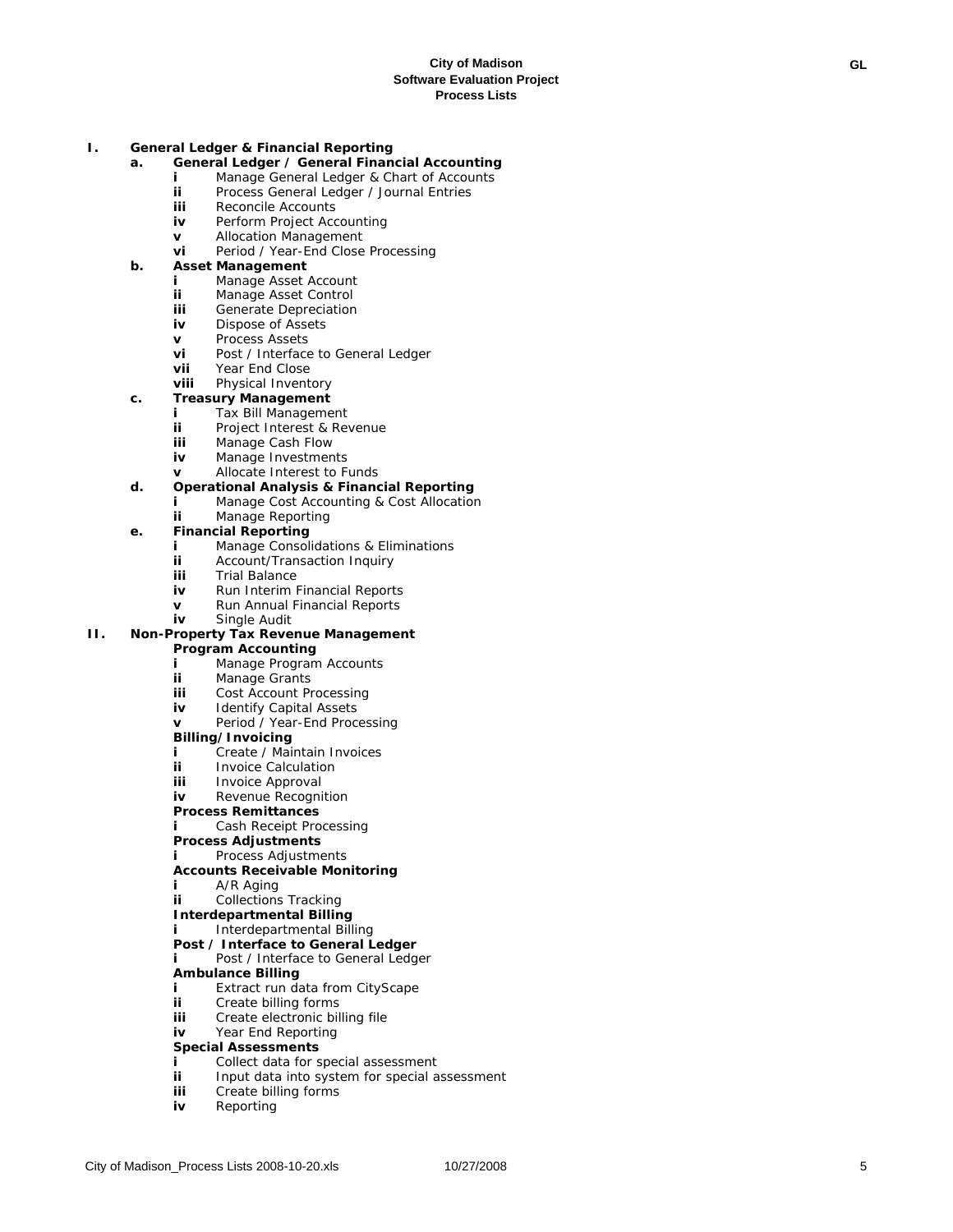- **I. Water, Storm, Sewer Utilities**
	- **a. Meter Reading**
	- **b. AR/Utility Billing**
	- **c. Cash Receipting/Lockbox**
	- **d. HR**
	- **e. Payroll**
	- **f. GL**
	- **g. Service Order Management**
	- **h. Inventory Management**
	- **i. Procurement/AP**
	- **j. Job Costing**
	- **k. Budgeting**
- **II.Transit Utilities**
	- **a. Payroll Processing**
	- **b. AR/Billing**
	- **c. Cash Receipting**
	- **d. Fixed Assets**
		- **i** Grant-Funded Fixed Assets
	- **e. Accounts Payable**
	- **f. Financial Reporting i** Financial Reporting for Grants
	- **g. Procurement/AP**
	- **h. Reporting**
		- **i** Federal Draw Down